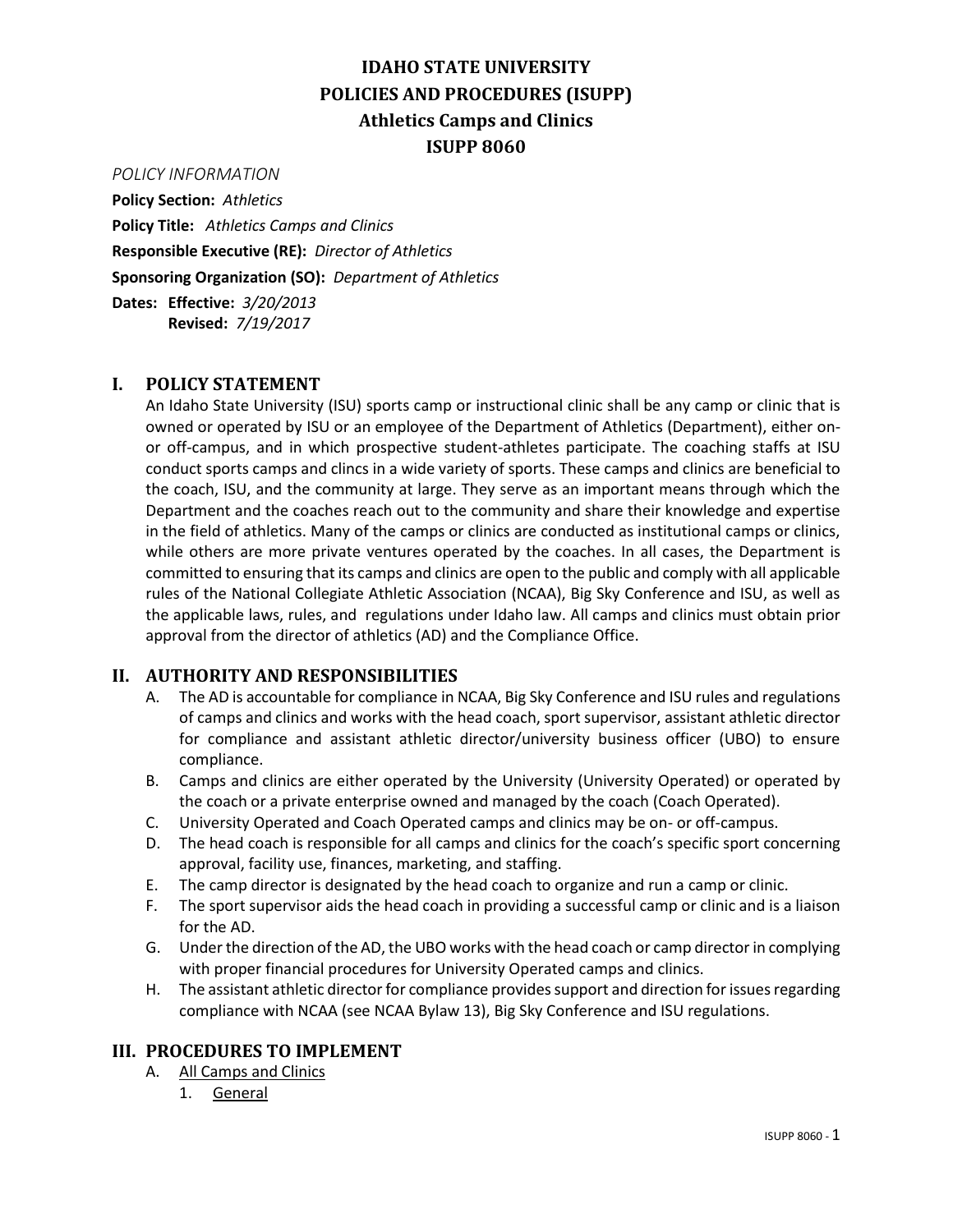- a. Camps and clinics are open to any and all entrants and enrollment is only limited based on age, grade level, gender, and/or number restrictions as specified by each camp or clinic (see NCAA Bylaw 13.12).
- b. Discounts to camp or clinic fees may be given based on a set of objective criteria and cannot be based upon athletic ability. Such criteria for discounts must be included in the camp or clinic brochure (see NCAA Bylaw 13.12).
- c. Camp or clinic fees may not be paid by representatives of ISU athletic interests, i.e. boosters, staff members, etc. (see NCAA Bylaws 13.2 and 13.12).
- d. Prospective student-athletes may receive awards from a camp or clinic with the understanding that the cost of such awards is included in the admissions fees charged for participants in the camp or clinic.
- e. All camps must have, at minimum, a First Aid and CPR certified athletic trainer covering their camp, with the review and approval of the ISU head athletic trainer.
- f. All camps that exceed 100 attendees or participants must provide a ratio of one (1) First Aid and CPR certified athletic trainers per 100 campers.
- g. The Department will adhere to ISU's policy regarding minors on-campus (see [ISU](https://www.isu.edu/media/libraries/isu-policies-and-procedures/governancex2flegal/10510-Minors-on-Campus8-14-16.pdf)  [Policies and Procedures 10510.](https://www.isu.edu/media/libraries/isu-policies-and-procedures/governancex2flegal/10510-Minors-on-Campus8-14-16.pdf) This policy specifies the number of adult supervisors per minor attendees based on age).
- h. Although NCAA regulations allow prospective student-athletes (PSA) to work camps or clinics under certain conditions, Department regulations allow no individual, under 18 years of age to work a camp or clinic.
- i. All camps and clinics must be operated in accordance with the terms of the head coach's employment contract.
- 2. Approval
	- a. The head coach designates camp dates and receives administration approval.
	- b. Upon approval, the camp director completes the *Camp/Clinic Declaration* form to provide details for the camp or clinic.
- 3. Marketing Materials
	- a. The assistant athletic director for compliance must approve all brochures, posters, and marketing materials to verify they meet provisions of NCAA Bylaw 13.12.
	- b. ISU Risk Management must review and approve the liability waiver language on each brochure before the brochures are distributed.
- 4. Staffing
	- a. Persons hired to staff camps or clinics will have the terms of financial compensation stipulated prior to the beginning of the camp or clinic.
	- b. Student-athletes working a camp or clinic must meet NCAA guidelines (see NCAA Bylaw 13.12):
		- i. A student-athlete may be employed by ISU, by another institution, or by a private organization to work in a camp or clinic as a counselor, unless otherwise restricted by NCAA legislation.
		- ii. Student-athletes working camps or clinics may be compensated only for actual work performed and at a rate commensurate with the going rate for working camps and clinics.
		- iii. A student-athlete who only lectures or demonstrates at a camp or clinic may not receive compensation for his or her appearance at the camp or clinic.
		- iv. Out-of-season playing and practice limitations may restrict the number of players from the same institution who may be employed in that institution's camp or clinic (see the specific sport in NCAA Bylaw 17 for these employment restrictions).
	- c. Prospective student-athletes may work a camp or clinic but must meet NCAA guidelines (see NCAA Bylaw 13.12):
		- i. The prospective student-athlete either must have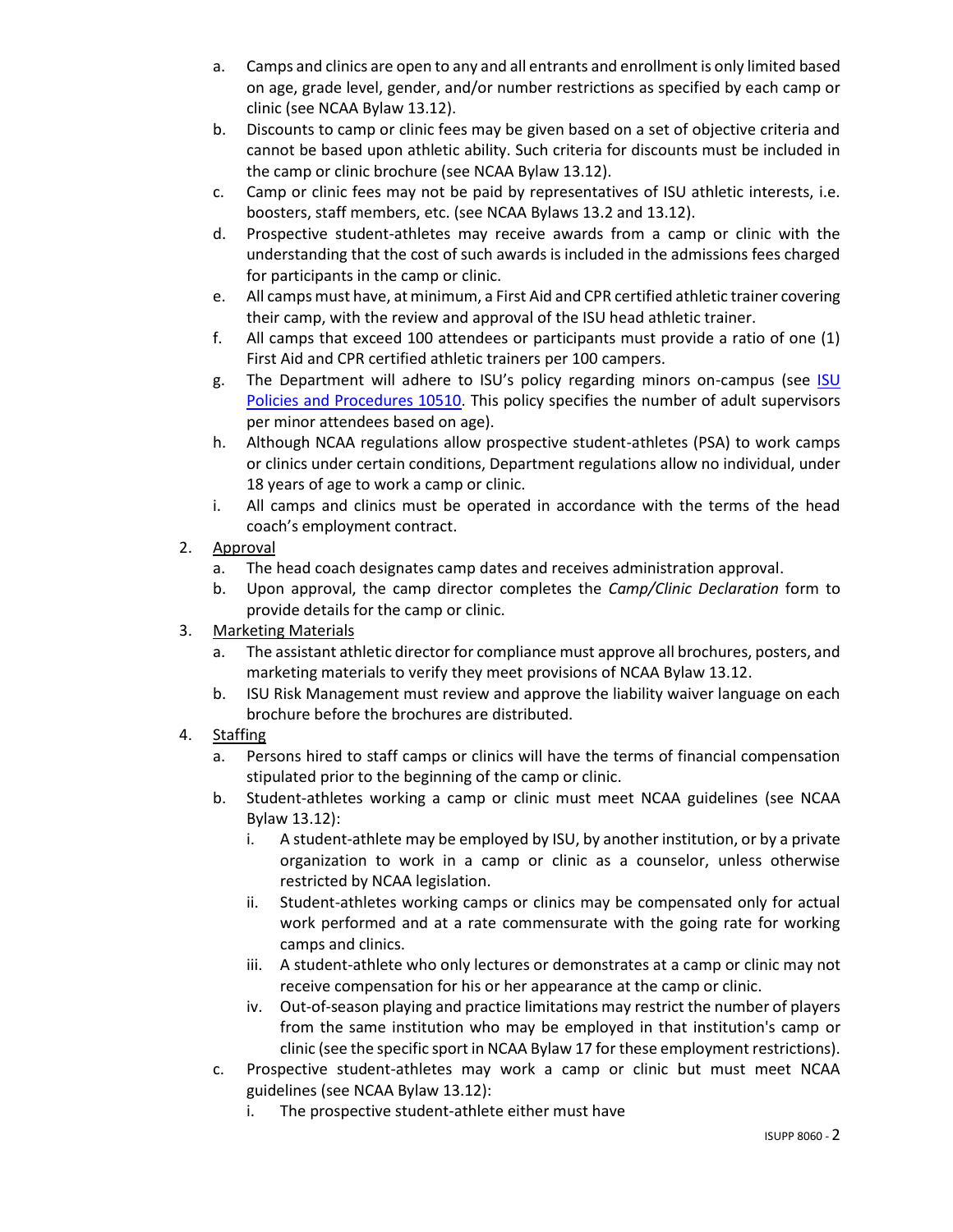- 01. Signed a National Letter of Intent with ISU or
- 02. Received a written offer of ISU financial aid or
- 03. Paid a financial deposit to ISU in response to an offer of admission.
- ii. Prospective student-athletes working camps or clinics may be compensated only for actual work performed and at a rate commensurate with the going rate for working camps or clinics.
- iii. A prospective student-athlete who only lectures or demonstrates at a camp or clinic may not receive compensation for his or her appearance at the camp or clinic.
- d. High school, preparatory school, two-year college coaches or other individuals involved with prospective student-athletes may work a camp or clinic but must meet NCAA guidelines (see NCAA Bylaw 13.12):
	- i. The individual must receive compensation that is commensurate with the going rate for camp or clinic counselors of like teaching ability and camp or clinic experience.
	- ii. The individual is not paid based on the value he or she may have for ISU because of his or her reputation or contact with prospective student-athletes.
- B. University Operated Camps and Clinics
	- 1. Finances
		- a. A camp or clinic account is an auxiliary enterprise fund.
		- b. All camp or clinic finances must be run through ISU's financial accounting system.
		- c. All monies (revenues and expenditures) in the camp or clinic accounts are to be spent at the discretion of the head coach or camp director with the approval of the AD.
		- d. Revenues to camp or clinic accounts cannot include local corporate sponsorship or advertising monies or merchandise without prior approval from the AD.
		- e. Expenditures must meet proper ISU guidelines and are to be approved by the UBO and the AD.
		- f. Equipment purchased with camp or clinic funds must follow ISU Purchasing Policies and Procedures and becomes the property of ISU and should be labeled accordingly.
			- i. It is the coach's or the camp director's responsibility to show proof of ownership on any equipment purchased from personal funds used in the operation of the camp or clinic.
		- g. Upon termination of employment, all remaining camp or clinic funds will be distributed through a payroll distribution as agreed upon by the head coach and AD.
	- 2. Facilities
		- a. The camp director makes all arrangements for facilities' use.
		- b. Camps and clinics that are operated within any of the Department facilities will have fees waived.
		- c. Department facilities may be used on a space available basis. Department facilities include:
			- i. Holt Arena,
			- ii. Davis Field,
			- iii. Reed Gym (only the main court),
			- iv. Miller Ranch Stadium,
			- v. Centennial Course, and
			- vi. ICCU Practice Field.
		- d. The camp director must have approval from the facility's manager for the camp or clinic.
		- e. If a camp (not a clinic) is moved to a facility not operated by the Department due to an outside event using the athletic facilities, the rental fee will be paid for by the outside event.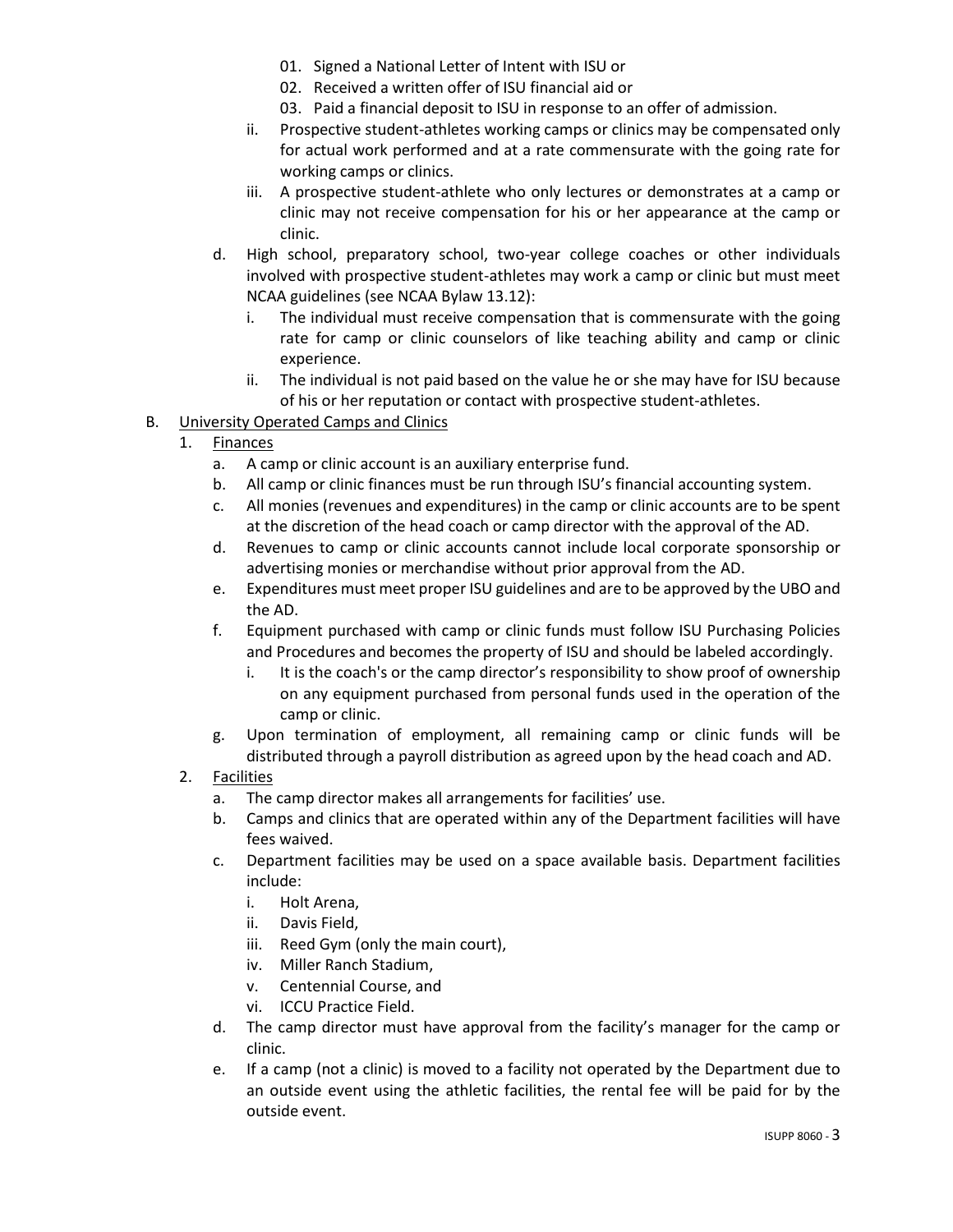- 3. Staffing
	- a. ISU Department employees used at camps or clinics, such as administrative assistants, financial technicians, equipment managers, athletic trainers, etc., will fulfill duties associated with camps or clinics as part of their assigned Departmental responsibilities. Employees shall not use vacation hours while simultaneously performing assigned duties for a camp or clinic. Non-exempt employees such as administrative assistants, financial technicians, etc., will accurately record all hours worked as part of their regularly assigned duties. Employees will be compensated in accordance with applicable ISU Policies and Procedures and the Fair Labor Standards Act (FLSA), including compensation for any overtime hours worked for non-exempt employees.
	- b. If an ISU athletic trainer or other FLSA exempt employee works full-time for a camp or clinic, these duties will be assigned as part of their regular job responsibilities by the head athletic trainer and/or the AD. Any additional compensation for additional duties associated with a camp or clinic to a trainer or other exempt employee will come from the net proceeds of the camp as approved by the camp director and the AD.
	- c. All coaches will perform duties associated with a camp or clinic as assigned by the camp director and the AD. Any additional compensation for additional duties associated with a camp or clinic to coaches will come from the net proceeds of the camp as approved by the camp director and the AD.
	- d. All persons employed by or volunteers of a camp or clinic who are not current students or employees of ISU must have a background check completed through ISU's Risk Management Department. Volunteers shall complete the [Authorized Volunteer](https://www.isu.edu/media/libraries/general-counsel/Auth-Volunteer-Svc-Agreement.pdf)  [Services Agreement and Disclosure Statement](https://www.isu.edu/media/libraries/general-counsel/Auth-Volunteer-Svc-Agreement.pdf) and provide it to Risk Management.
- C. Coach Operated Camps and Clinics
	- 1. In the event of termination, suspension, or reassignment of coach, ISU shall not be under any obligation to permit a camp or clinic to be held by the coach after the effective date of such termination, suspension, or reassignment, and ISU shall be released from all obligations relating thereto.
	- 2. The coach shall not use ISU personnel, equipment, or facilities without the prior written approval of the AD.
	- 3. Assistant coaches at ISU are given priority when the coach or private enterprise selects coaches to participate.
	- 4. For on-campus camps and clinics, the coach or private enterprise enters into a contract with ISU and the campus concessionaire for all campus goods and services required by the camp.
	- 5. The coach or private enterprise pays for use of ISU facilities.
	- 6. Within thirty days of the last day of the camp or clinic, the coach shall submit to the AD a preliminary *Camp Summary Sheet* containing financial and other information related to the operation of the camp.
	- 7. Within ninety days of the last day of the camp or clinic, the coach shall submit to the AD a final account and *Camp Summary Sheet*.
	- 8. The coach or private enterprise shall provide a certificate of liability insurance naming ISU and the State of Idaho as additional insureds, to Risk Management, as follows:
		- a. Liability coverage: spectator and staff--\$1 million
		- b. Catastrophic coverage: camper and staff--\$1 million maximum with \$100 deductible.
	- 9. To the extent permitted by law, the coach or private enterprise shall defend and indemnify ISU and the State of Idaho against any claims, damages, or liabilities arising out of the operation of camps and clinics.
	- 10. All employees of the camp or clinic shall be employees of the coach or private enterprise and not ISU while engaged in camp activities.